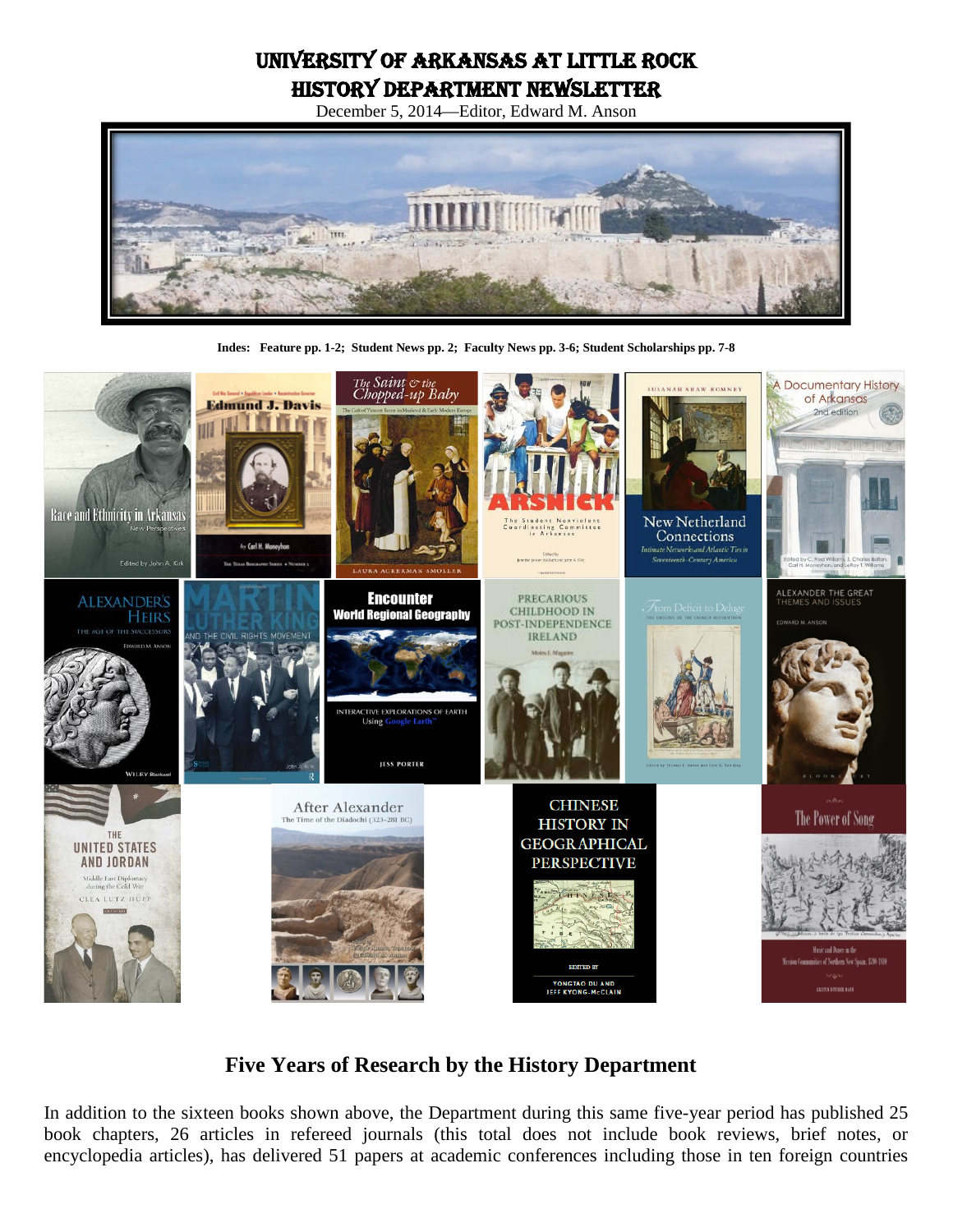(Greece, New Zealand, Australia, Spain, England, China, Italy, Canada, Mexico, Netherlands), and members serve as editors for five publications (*Ancient History Bulletin*, *Portraits in Conflict series, Lexington Books, Arkansas Historical Quarterly, History Compass*). Many of the above referenced articles have appeared in the most prestigious journals in the respective fields: *Historia: Zeitschrift für alte Geschichte, Classical Philology, Journal of Cuneiform Studies, Journal of Geography, Population and the Environment, Early American Studies; Studies in Ethnicity and Nationalism, Labor History, Church History, Proceedings of the British Academy*); Department members have also garnered over \$3,000,000 in grant money, including awards from the United States Department of Education and the National Endowment for the Humanities. Outside of the traditional scholarship lines, Moira Maguire has consulted with the Irish National government and Ed Anson reviews grant requests in the Classical field for the Australian national government. Department members have also worked with the electronic media: local TV stations, both local newspapers, with John Kirk being a regular contributor of feature articles for the Arkansas Times, and one member has even worked with the BBC.

#### **Challenges Ahead**

The History Department's members, in addition to teaching on average 76.79 students per tenured and tenure-track faculty member each semester, also head the Social Studies Program here at UALR, the Middle Eastern Studies Program, Race and Ethnicity Minor, the Public History Graduate Program, organize and run Central Arkansas History Day, not to mention members serving on many local, state, regional, and international organizations. Members of the Department have presented classes and frequent talks at *Life Quest of Arkansas.* The Department also fully participates in the Concurrent Enrollment Program, and conducts one of the longest running, and most successful, town-and-gown organizations at the University or, indeed, anywhere, the *University History Institute*. As a Department, we are fully engaged in the teaching and service components of the University, and, as noted above, we certainly excel in the research area as well. Budget cuts and the loss of one of our support personnel, leaving us with but one such individual, endanger all of these efforts in teaching, research, and service. The Department is hopeful that we will be able to continue our many activities, but that hope is in danger of not being realized.

# **Student News Public History News**

The Public History MA program welcomed an accomplished group of new students to campus this fall. The incoming students come from California, Missouri, Texas, and Tennessee, as well as from across Arkansas. Three of the new students are veterans of the United States military. In addition to welcoming new students, the program will celebrate three students who will complete the MA this semester. One of the students, Hattie Felton, helped curate an exhibit on stereo photography as part of her thesis project. The exhibit will open at the Historic Arkansas Museum on Friday night, December 12. Finally, we congratulate several recent MA graduates who recently started new jobs. Anne Frymark (museum program assistant) and Britany Simmons (community relations specialist) both started working at the Mosaic Templars Cultural Center. Victoria Garrett began a position as a researcher for the "Arkansas Made" project at the Historic Arkansas Museum. John Jones started working as a project archivist for the Arkansas Center for History and Culture. Adrienne McGill accepted a position as an assistant archivist at the History Commission. A few weeks ago Jim Stallings started working as a program assistant and a project manager at PeaceJam in Colorado.

# **Phi Alpha Theta**

The Iota Zeta Chapter of Phi Alpha Theta, the international Honorary Society of History, is pleased to announce its newest members, initiated at the Spring banquet: Courtney Bradford, Hattie D. Felton, Victoria Elizabeth Garrett, Kristen Danielle Harris, Calee Mishael Henderson, Win Lubana, Cindy S. McCaskill, Richard E. Maxwell III,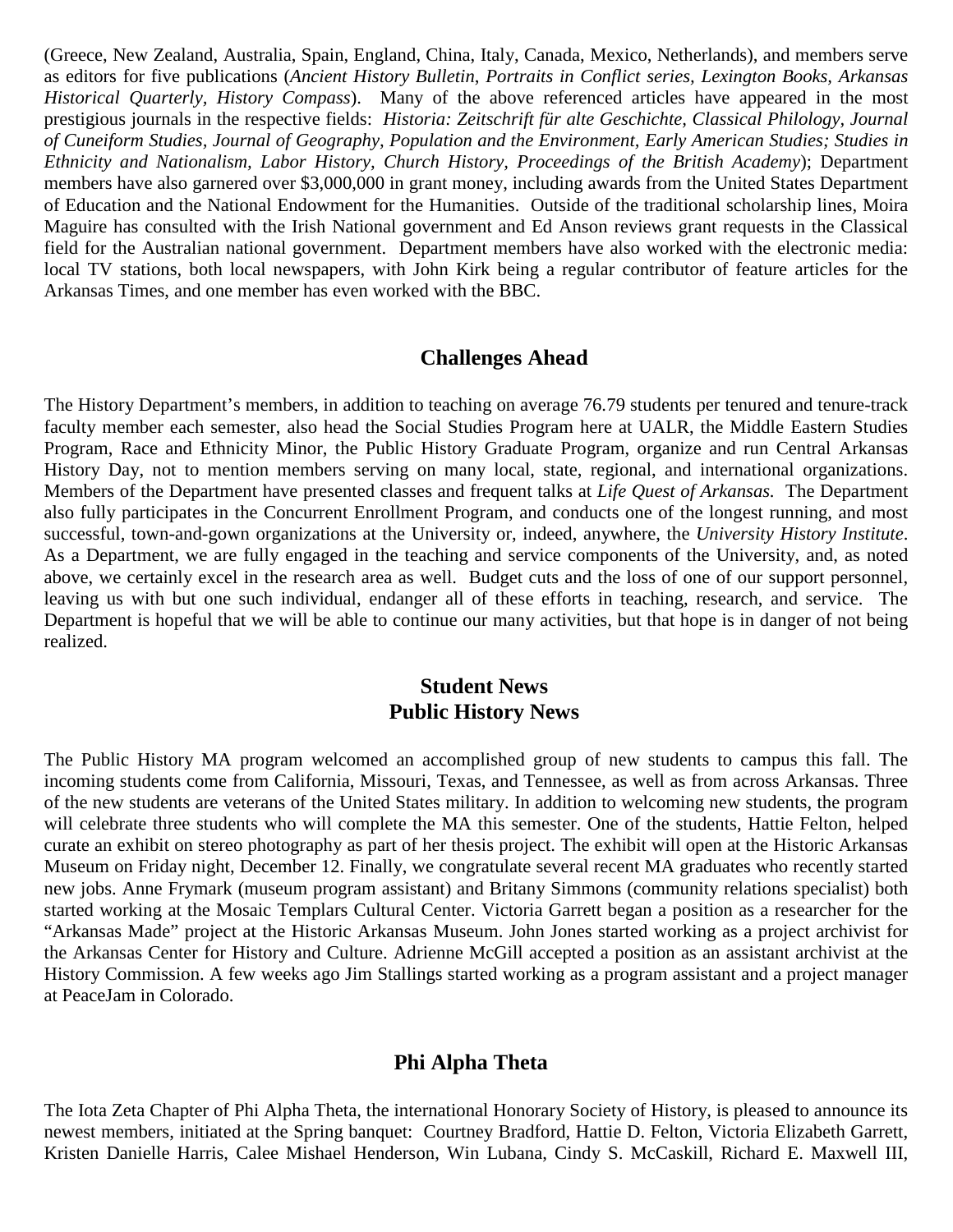Dennis Oliver, Katherine Lee Pye, Kevin Scott Sherrill, Jeremy L. Smith, Felicia Chudy, Devin Sorrows, John H. Jones, Anne Frymark, Randall Crawford, Amber S. Thomas, and Juanita E. Witham.

# **University History Institute**

The University History Institute's *Evenings with History* series began its 27th season on October 7, with a talk by Dr. Carl Moneyhon, titled, "David O. Dodd: A Legend Emerges," and concluded the first half of the season on December 2, with Dr. Susanah Romney, presenting, " Finding the Women in the Atlantic World, Adventures in the Archives." Next semester's offerings include: "The Reddest Red Sun in Our Hearts: Mao Zedong and the Cultural Revolution" (Dr. Jeff Kyong-McClain), February 3, "Remember the Alamo? Textbooks, Social Studies Standards and Myths of History" (Dr. Kristin Mann), March 3, and concludes with "Blood in the Black Belt: The Selma, Montgomery March and the Fight for Voting Rights" (Dr. Barclay Key), April 7.

### **Recent Departures from the Department**

Dr. Laura Ackerman Smoller, Professor of History, has departed from the University and has taken a position at the University of Rochester, in Rochester, New York. "Laura" has been a fixture in the Department since 1997, and we will surely miss her competence, wit, and commitment. She was often referred to as the Department's "Mother," because of her concern for her colleagues. Additionally, after years of essential and friendly service to students and faculty alike, Ms. Katie Wolford, the Administrative Support Supervisor, was transferred away from the History Department as of November 1. Please join us in wishing her the best of luck over at her new job in Ottenheimer Library. Ms. Heyam Dannawi, our Administrative Specialist, is now holding down the history fort on her own. So everyone please give Ms. Dannawi extra thanks for all she does to keep things running. And join the Department in thanking Ms. Wolford for all she has done over the years.



#### **Faculty News**

**Edward M. Anson**, Professor of History, is currently under contract to produce for E. J. Brill a new edition of his *Eumenes of Cardia: A Greek Among Macedonians; Alexander the Great: Themes and Issues*, Bloomsbury Academic (London, New York, New Delhi, Sidney; 2013) author, was nominated for the Criticos Prize. This prize was established in 1996 and has now been awarded sixteen times. The Prize is worth £10,000. It is funded by the Athens-based Criticos-Fotinelli Foundation and administration is undertaken by the London Hellenic Society. He has published "Discrimination and Eumenes of Kardia Revisited," in *The Age of the Successors.* H. Hauben and A. Meeus (eds.). Peeters Academic Publishers: Leuven, Belgium: 539-58, and has in press "Alexander at the Beas," in *Alexander East and West: A Festschrift Honouring A. B. Bosworth*, Oxford University Press; "Counter-Insurgency: The Lessons of Alexander the Great," in *Greece, Macedon, and Persia: Studies in Social, Political and Military History, A Festschrift honoring Waldemar Heckel,* T. Howe, G. Wrightson, and E. Garvin, editors, Oxbow Books; "Shock and Awe a la Alexander the Great," for a book tentatively titled *The Many Faces of War.* He gave a paper "Counter-Insurgency: The Lessons of Alexander the Great," delivered at the Sixth International Symposium on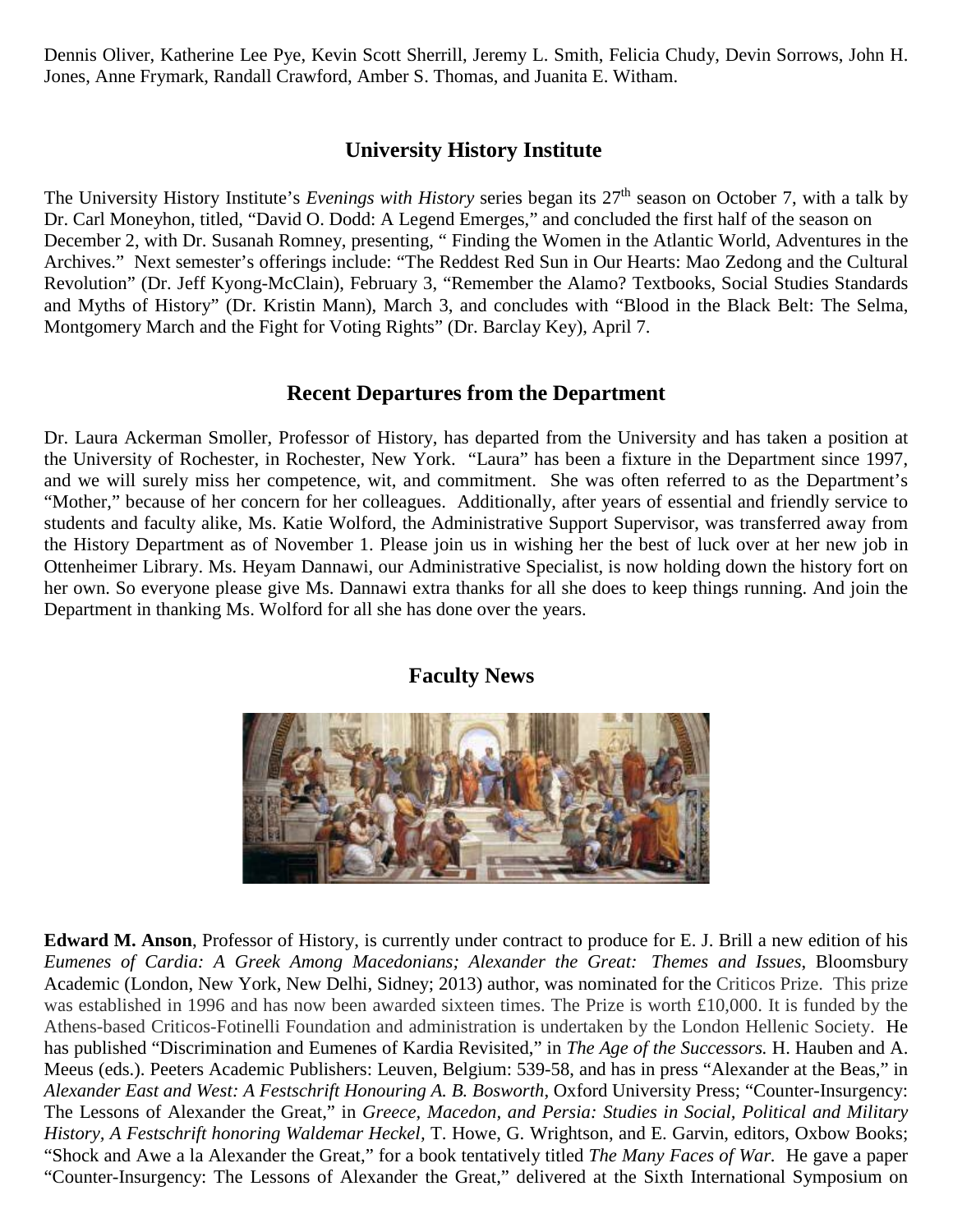Alexander the Great, University of Utah, Salt Lake City, October 6. The paper is a shortened version of the publication noted above, and the conference was held in part to honor Professor Heckel. Also, he chaired a session at this same meeting. Dr. Anson continues as editor**,** *Alexander the Great and the Hellenistic World* series for Lexington Books (a division of Rowman and Littlefield); Associate editor, *Ancient History Bulletin,* and as an Assessor for Classics for the Australian Research Council, an agency of the Australian national government that awards grants to researchers. On campus, he is a member of the Scholars Policy Council and a faculty Senator.

**Clea Hupp**, Associate Professor of History, teaches Middle East history. Her online World Civilizations course recently received a Quality Matters certification, and she also developed an online version of the History of US-Middle East Relations. Dr. Hupp is currently serving as the coordinator of the Middle East Studies committee. She was a featured speaker at high school Model U.N. day and the Arkansas Coalition for Peace and Justice Hiroshima Commemoration. She recently ran for the Arkansas House of Representatives, but, unfortunately, lost.

**Thomas E. Kaiser**, Professor of History, is currently working on a book manuscript entitled *Marie-Antoinette and the Austrian Plot, 1748-1794*. His chapter "The Diplomatic Origins of the French Revolution" in David Andress, ed., *Oxford Handbook of the French Revolution* (Oxford University Press) is currently in press.

**Barclay Key,** Assistant Professor of History, has begun his third year of teaching at UALR. He has an essay in the forthcoming volume, *Race and Ethnicity in Arkansas*, ed. John A. Kirk, and a review of *Professor-Politician: The Biography of Alabama Congressman Glen Browder* by Geni Certain in the most recent *Journal of Southern History*. Key continues to make progress on his monograph about race relations and Churches of Christ.

**John A. Kirk**, George W. Donaghey Distinguished Professor of History and Department Chair, published his latest book, an edited collection of essays, *Race and Ethnicity in Arkansas: New Perspectives* (Fayetteville: University of Arkansas Press). The book contains chapters by UALR History faculty members Dr. Carl Moneyhon and Dr. Barclay Key, as well as a chapter by former UALR history major Kelly Houston who recently successfully defended her PhD thesis on slavery in Arkansas at the University of Arkansas at Fayetteville. Kirk also published an article, "Going Off the Deep End: The Civil Rights Act of 1964 and the Desegregation of Little Rock's Public Swimming Pools," *Arkansas Historical Quarterly* 73 (Summer 2014): 138-163; two front-page feature newspaper articles, the first with Dr. Jess Porter, "Houses Divided: The Roots of Little Rock's Segregated Neighborhoods," *Arkansas Times*, July 10, 2014, 1, 12-16, and "The Long Shadow of Carnell Russ' Death: In 1971, a white Arkansas state trooper shot an unarmed black man over a \$23 speeding ticket," *Arkansas Times*, September 4, 2014, 1, 14-18; and a couple of encyclopedia entries for the Encyclopedia of Arkansas History and Culture: "Congress of Racial Equality" and "Carnell Russ (Killing of)." He appeared as a panelist on panelist on "Minority Matters," the Arkansas Education Television Network (AETN) PBS broadcast show about Voting Rights. He was interviewed on KUAF (Fayetteville, Arkansas NPR affiliate) for a feature item on his research, "Desegregating Arkansas Pools," Wednesday, 4 June 2014 http://www.kuaf.org/content/desegregating-arkansas-pools; on THV 11 (Little Rock) evening news item "Improving Little Rock's Asher Avenue," Monday, May 19, 2014 http://www.thv11.com/videos/news/local/2014/05/19/9310395/; on KUAR (Little Rock NPR affiliate) for the item "Segregation Today: How Past Housing Policies Affected Little Rock's Racial Landscape," Monday, May 19, 2014 http://www.thv11.com/videos/news/local/2014/05/19/9310395/; and by Tom Dillard for the article "Seen by Different Eyes" about non-Arkansans studying Arkansas History, *Arkansas Democrat-Gazette*, Sunday, May 4, 2014, p. 86. He gave keynote addresses at the Radical Americas conference, Institute of the Americas, University College London, United Kingdom, and at Association of Arkansas College History Teachers (AACHT) annual meeting in Little Rock. He delivered papers at the Social Science History (SSH) annual meeting in Toronto, Canada, the Association for the Study of African American Life and History (ASALH) annual meeting in Memphis, Tennessee, and with Dr. Jess Porter presented at Evenings with History on "Racial Redistricting in Little Rock, Arkansas." He also made a number of public presentations as a panelist at screenings of "Freedom Riders" and "Slavery by Another Name," at Carnell Russ Community Unity Day in Star City, Arkansas, at LifeQuest in Little Rock, and at the Lunch 'n Learn series at the Mosaic Templar's Cultural Center. In fall 2014 his student Jeffery Stewart successfully defended his honors thesis "The Private School Movement in Pulaski County, 1969- 1979," and will become the second student in the department to graduate with honors.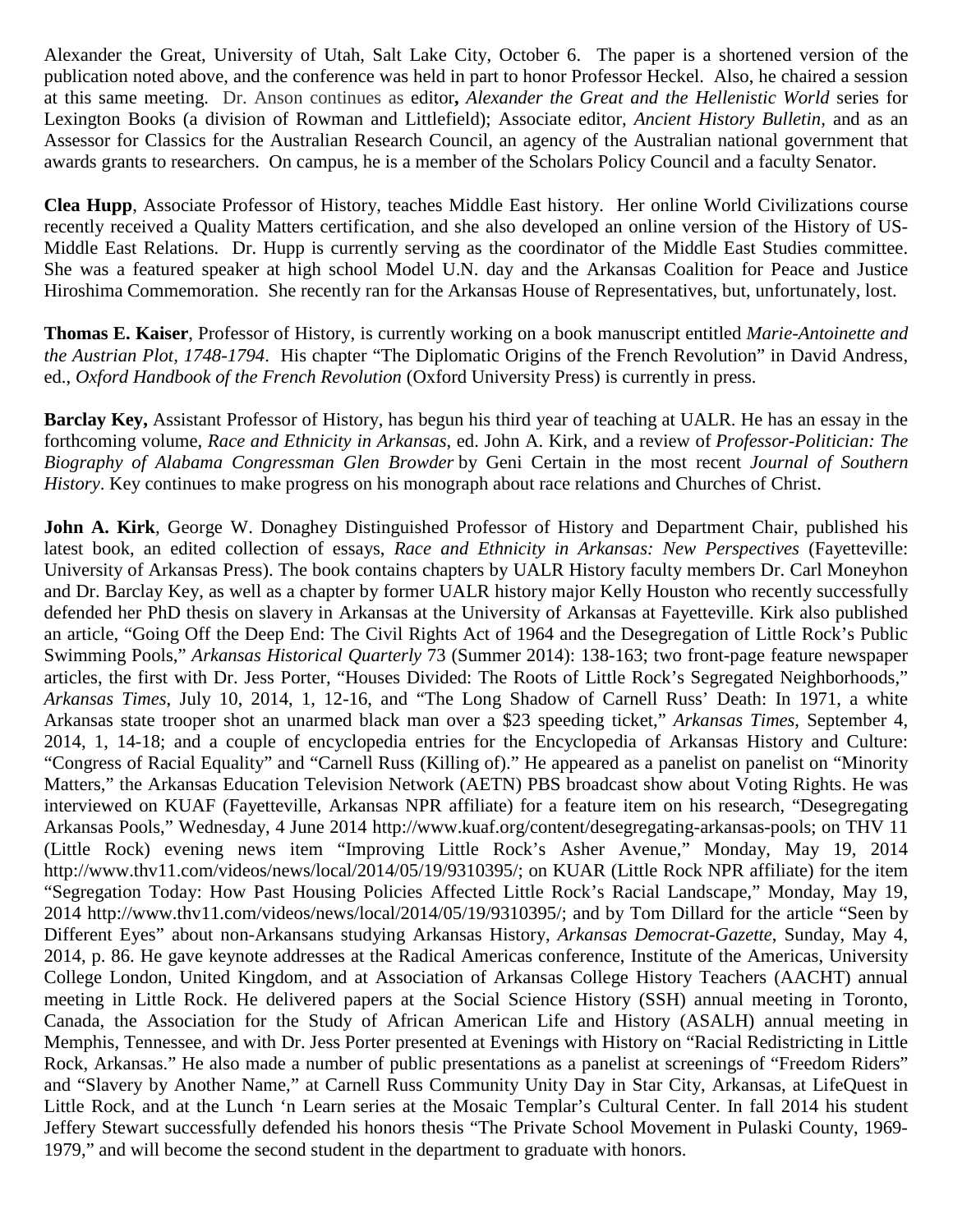**Jeff Kyong-McClain**, Assistant Professor of History, presented his paper, "Reading the Good News of the Nation: Christianity and Nationalism in a 1930s Literacy Textbook," at the American Society for Chinese Studies annual meeting at George Washington University. He gave an invited talk at Furman University on Anglophone missionaries and Chinese civilizing mission in Tibet. *Chinese History in Geographical Perspective*, a book Jeff coedited, published in 2013, will be released in paperback this winter. He also co-led high-school teachers on a 18 day tour of China and Japan, sponsored by the National Consortium for Teaching about Asia, and taught courses at UALR on Islam and Christianity in China, Traditional East Asia, and World Civ.

**Moira Maguire**, Associate Professor of History, examines the Irish state's treatment of poor, neglected, and abused children in the post-independence period. Recently she consulted with the BBC on a forthcoming documentary on overseas the adoption of Irish children by American families from the 1940s to the 1970s. The presenter for the documentary is Martin Sixsmith, the journalist portrayed in the critically-acclaimed film *Philomena.* She also is working on a project, with public officials and staff of the National Archives of Ireland, that will make data accessible to Irish people who, as children, were removed from their families by the Irish state and placed in institutions, sent to the US for adoption, or boarded out with local families. She spent the month of July in Dublin working on a new project on marital breakdown in pre-divorce Ireland.

**Kristin Dutcher Mann**, associate professor of history and social studies education coordinator, recently submitted revisions of an article entitled, "The Musical Tradition in Latin America" for the *Oxford Bibliographies Online*  series, and reviewed a book for the *Journal of Latin American Studies.* In the summer of 2014, she was part of a statewide team, which rewrote the K-12 Arkansas Social Studies frameworks. The State Board of Education will consider these revisions in their March meeting. She continues as a university representative to the Arkansas Council of the Social Studies. This fall, Dr. Mann co-taught a new interdisciplinary course, Neighborhood Studies, along with colleagues in the Criminal Justice and Art Departments. Students learned about history, crime and crime prevention, and environmental art in the neighborhoods around UALR, and each completed a 30-hour service learning project. In 2014, she won the UALR's Faculty Excellence Award for Service.

**Carl Moneyhon**, Professor of History, and David O. Dodd have become close friends during the past year. He delivered a lecture entitled "David O. Dodd: The Creation of an Arkansas Legend" at the David O. Dodd Symposium sponsored by MacArthur Museum of Arkansas Military History, another, entitled "David O. Dodd: Deconstructing a Legend," to the Jackson County Historical Society, and is being consulted by the Travel Channel on Dodd for one of its "Secrets of the Museum" programs. In addition to Dodd, the Civil War has presented other opportunities for talks, including "The Arkansas Constitution of 1864 and the Beginning of Reconstruction," for the Old State House Museum's Sesquicentennial Lunch Series, an appearance on AETN's "Barnes and . . . " to discuss the Gettysburg Address, and a session, "Thirty Years of *Portraits of Conflict,*" at the Arkansas Literary Festival. Other community related work included acting as a moderator and discussion leader for "The Abolitionists," sponsored by the UALR Center for Arkansas History and Culture's "Created Equal: America's Civil Rights Struggle" program, and a presentation on "African-American Entrepreneurs in Pine Bluff Arkansas, 1865- 1900," at "Wealth & Economic Development: Exploring Pine Bluff and Southeast Arkansas's Early African-American Entrepreneurs and Business Leaders," sponsored by the University of Arkansas at Pine Bluff's Economic Research and Development Center. Appearances at scholarly conferences include a paper, "Judge Edmund J. Davis in the Secession Crisis: A Question of Loyalties," at the Texas State Historical Association's annual conference and the key note address, "Edmund J. Davis: The Radicalization of a Texas Unionist," at a symposium on "Lone Star Unionism and Dissent: The Other-Civil War Texas" sponsored by Texas State University. He also served as chair of the Fellows Selection Committee of the Texas State Historical Association, published several book reviews, and refereed manuscripts for various journals and presses. Along with colleagues C. Fred Williams, S. Charles Bolton, and LeRoy T. Williams, he published a revised version of, *A Documentary History of Arkansas, Second Edition* (Fayetteville: University of Arkansas Press, 2013).

**Jess Porter**, Assistant Professor of Geography, submitted his application and supporting documents for tenure and promotion this fall. Three copies of the National Endowment for the Humanities-funded exhibit he curated with Dr. Charles Romney, "Dust, Drought, and Dreams Gone Dry" began their tours around the US. Jess has been working on new Dust Bowl research with his PhD advisor from Oklahoma State University, Dr. Carlos Cordova. Jess and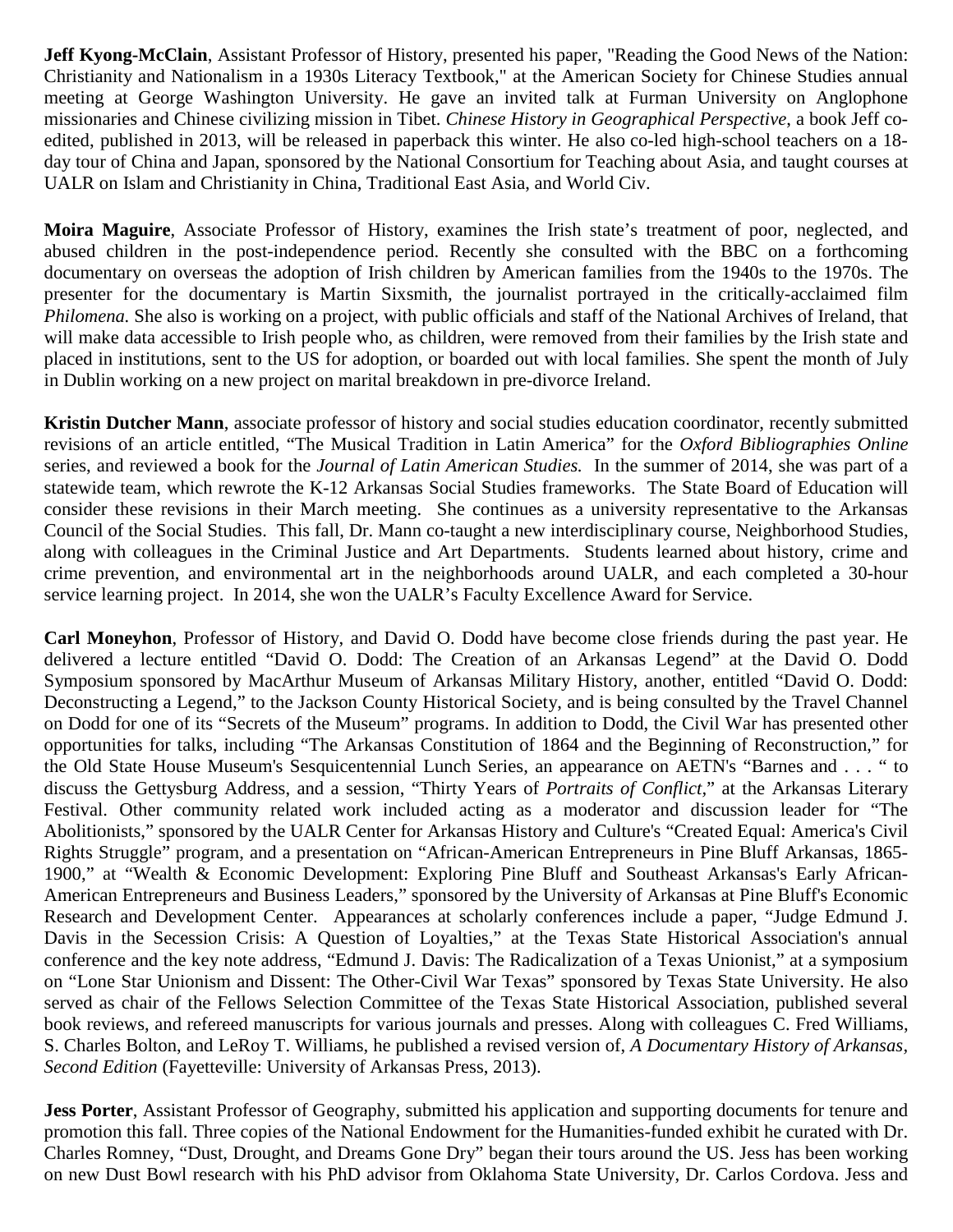Dr. John Kirk presented lectures to Lifequest of Arkansas, the Arkansas Community Institute, and the University History Institute and published an article in the *Arkansas Times* regarding their work on patterns of race and ethnicity in Little Rock. During the fall semester, Jess offered the following geography courses: Cultural Geography, Urban Geography, and the Geography of Food. Dr. Porter is looking forward to co-leading the History Department's second trip to China with Dr. Jeff Kyong-McClain in the spring of 2015. The Porter family welcomed their son Cole into the world in July.

**Charles Romney,** Assistant Professor of History and Public History MA Graduate Coordinator**:** In August, a traveling exhibit on the Dust Bowl (with Romney and Jess Porter as co-curators) opened at the Johnson County Library in Overland Park, Kansas. In August it left Kansas and continued its journey to Pasadena, California, to Papillion, Nebraska, and to Purdue University in Indiana. The exhibit, funded by a \$263,000 grant by the National Endowment for the Humanities, will go to twenty-seven libraries across the United States on a tour that lasts until spring 2016. Romney did a journey of his own this October, delivering a paper at the "Public History in a Digital World" conference at the University of Amsterdam in the Netherlands. The conference was the first meeting of the International Federation for Public History. In Little Rock, Romney received good news from afar about several research projects. During the early fall he had a paper on the Teamsters Union accepted by the journal *Labor History*. Last month a book contract arrived. Romney's book on the American state and the defeat of progressive unions in the 1930s and 1940s will be published by Oxford University Press. Looking ahead to the spring 2015 semester, Romney's class on South Africa will travel back in time to the intellectual world of the Cape Colony from 1850 to 1930. The class counts as a capstone class for the history major, and counts as an elective for the university's Race and Ethnicity minor. .

**Susanah Shaw Romney**, Assistant Professor. After spending summer, 2014, at the Huntington Library researching the early modern Caribbean, Susanah created and taught a new class this fall called "Pirates, Explorers, and Seafarers." She had a terrific time reading primary documents and maritime fiction with the students in the class and can't wait to offer it again. She had the opportunity to talk about her recent book, *New Netherland Connections*, in New York City and at the Albany Museum of History and Art this fall. A peer-reviewed article on race and gender in the Dutch Hudson Valley colony will appear soon in the new *Oxford Research Encyclopedia*, and she's excited about an article on the idea of savagery appearing in the journal *Genre* in 2015. In spring semester, she will be offering a class on "Frontiers in American History," which looks at several "cultural contact zones" in early America, from Massachusetts to Arkansas.

**James Ross**, Associate Professor of History, teaches modern U.S. history and was elected to the Little Rock School Board.

**Laura Smoller**, Professor of History, departed from UALR over the summer to take up a new position in the history department at the University of Rochester.

**Vince Vinikas**, Professor of History, continues his work on the history of the governmental propaganda of Total War, and specifically, the campaigns to mobilize Americans for World War II. His current focus concerns the Roosevelt administration's efforts to commit Americans to the Allied cause despite widespread popular opposition to fighting against Nazi Germany in the years before Pearl Harbor. In addition to survey courses, Vinikas is currently teaching his upper-level course on Modern American Culture.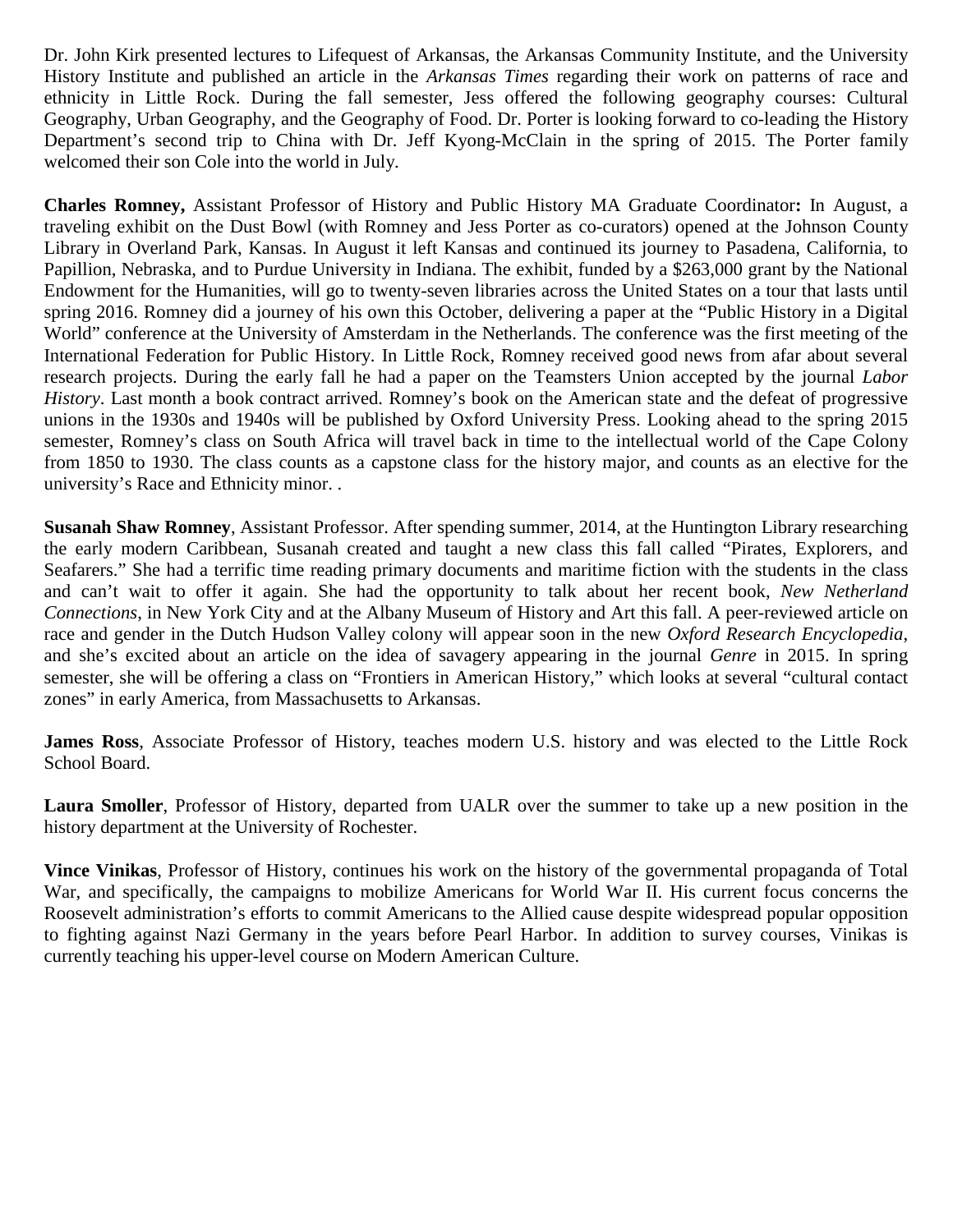#### **UALR History Department Student Scholarships**

The UALR History Department each spring semester awards a number of student scholarships provided by the generosity of donors. The department welcomes additions to these endowments that will allow us to make more awards and to help more of our students. We also welcome and encourage new endowed named scholarships. All contributions are tax deductible.

The Department is proud to announce the addition of a new award which will be given for the first time next year. This award is named in memory of Mrs. Ruby M. Duke, a former UALR student, noted for her great love of ancient history.

The **Ruby M. Duke Ancient History Award.** Awarded to a student "majoring in History with a demonstrated interest in Ancient History."

**Booker Worthen Scholarship.** Awarded to a full-time or part-time UALR History major with a minimum of 80 credit hours. Academic accomplishment and financial need are considered. Booker Worthen founded Worthen National Bank, which became the largest bank holding company in the state. The scholarship was created by his family to honor his memory.

**Craig Powell Memorial Scholarship.** Awarded to a History major with a minimum of 54 credit hours, the last 15 or more having been taken at UALR. A minimum GPA of 3.0 is required. The applicant must demonstrate a positive attitude toward learning. Craig Powell was a promising UALR student who was killed in a tragic accident. The scholarship was created in his name by his parents.

**David O. Demuth Scholarship.** Awarded to a History major with a minimum of 54 credit hours, the last 15 hours or more having been taken at UALR. A minimum GPA of 3.5 is required. The applicant's potential for further study in History is considered. David Demuth was a history major and a graduate of UALR, a prominent businessman, and civic leader.

**Richard B. Dixon Scholarship.** Awarded to a History major with a minimum of 54 credit hours, the last 15 or more having been taken at UALR. A minimum GPA of 3.0 is required. The applicant must demonstrate a positive attitude toward learning. A professor in the History Department at UALR for twenty-three years, the scholarship was established in his name by his former students.

**Jack Freshour Scholarship.** Awarded to a Public History M.A. student with a grade point average of 3.0 undergraduate or 3.25 graduate, taking a minimum of 9 hours per semester. Jack Freshour was a long time supporter of UALR and the History Department.

**Little Rock Nine Endowed Scholarship.** Awarded to a Public History M.A. student working in the area of race relations and community development. Academic accomplishment and financial need are considered.

**Mabel W. Formica and Santo D. Formica History Endowment**. Awarded to History students for scholarships and special projects. A portion of the fund also sponsors visiting external speakers in History. Mabel and Santo Formica were a married couple who in their "golden years" returned to college and became both students in the History program and ardent supporters of the department.

**C. Fred Williams Endowed Scholarship in Public History.** Named in memory of C. Fred Williams a former chair and professor of History.

Dr. Edward Madden and Lucy Dorothy Anson III Award. Awarded to the outstanding graduating History major as selected by the faculty of the History Department. This award was established to honor the parents of a current history faculty member.

------------------------------------------------------------------------------------------------------------